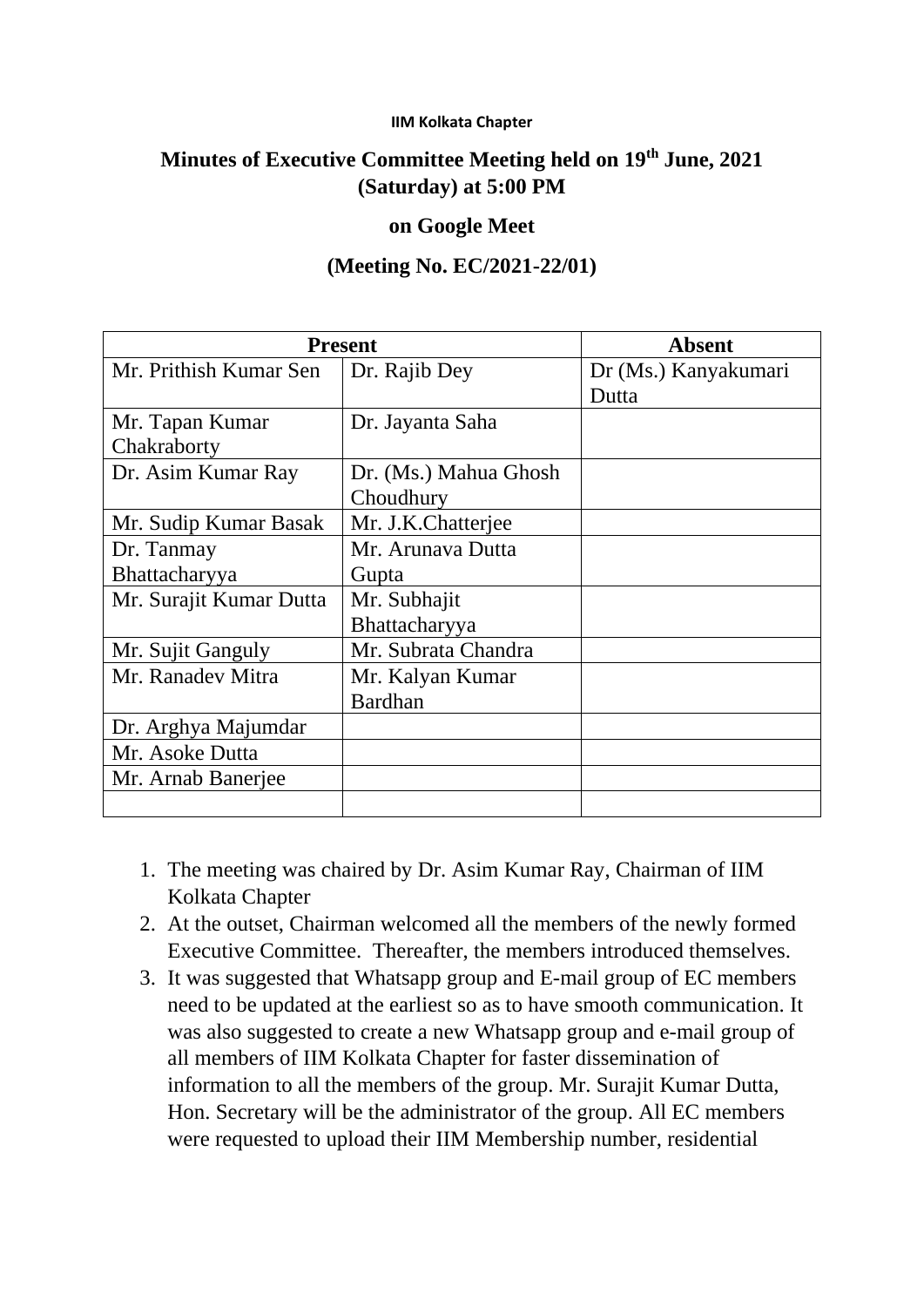address, e-mail ID and Mobile number in the existing Whatsapp group of EC members for preparation of master list of EC members.

4. The points mentioned in MOM of  $55<sup>th</sup>$  AGM held on Friday,  $28<sup>th</sup>$  May 2021 were discussed. The action points are given below:

Fixing of Auditor – Some names of new auditors have been proposed. It was suggested that the credentials of the prospective auditors to be explored and new auditor would be selected in the next EC Meeting.

- 5. It is resolved that in view of the reconstitution of new Executive Committee for 2021-22, the signatories for operating bank accounts (State Bank- Ruby Park, HDFC Bank- Central Plaza & ICICI Bank – R N Mukherjee Road Branch Kolkata) would be as follows:
	- Dr. Asim Kumar Ray, Chairman
	- Surajit Kumar Dutta, Hon. Secretary
	- Mr. Sujit Ganguly, Hony. Treasurer

And that any two jointly of the above be authorized to sign and deliver all cheques, operation of Fixed Deposit etc, and all the Banks be allowed to honor their signatures or instructions and documents made on behalf of the Institute.

Necessary action in this regard to be initiated at the earliest.

- 6. After deliberation, various sub-committees have been formed as listed in Annexure-1.
- 7. It was suggested to pay the following dues at the earliest.
	- Property Tax for the Office
	- Maintenance Charges for the Office
	- Electricity Bill
	- Auditor Fees
	- Payment to Office staff.

Hon. Secretary and Hony. Treasurer will take necessary action on the above matters.

8. IIM Head Quarter requested to send the details of the invoices raised by the Chapter in May 2021 for calculation and subsequent payment of GST, if any. Hon. Treasurer informed that no invoice was raised by the chapter in May 2021. Chairman requested the treasurer to send the NIL report to the Head Quarter at the earliest.